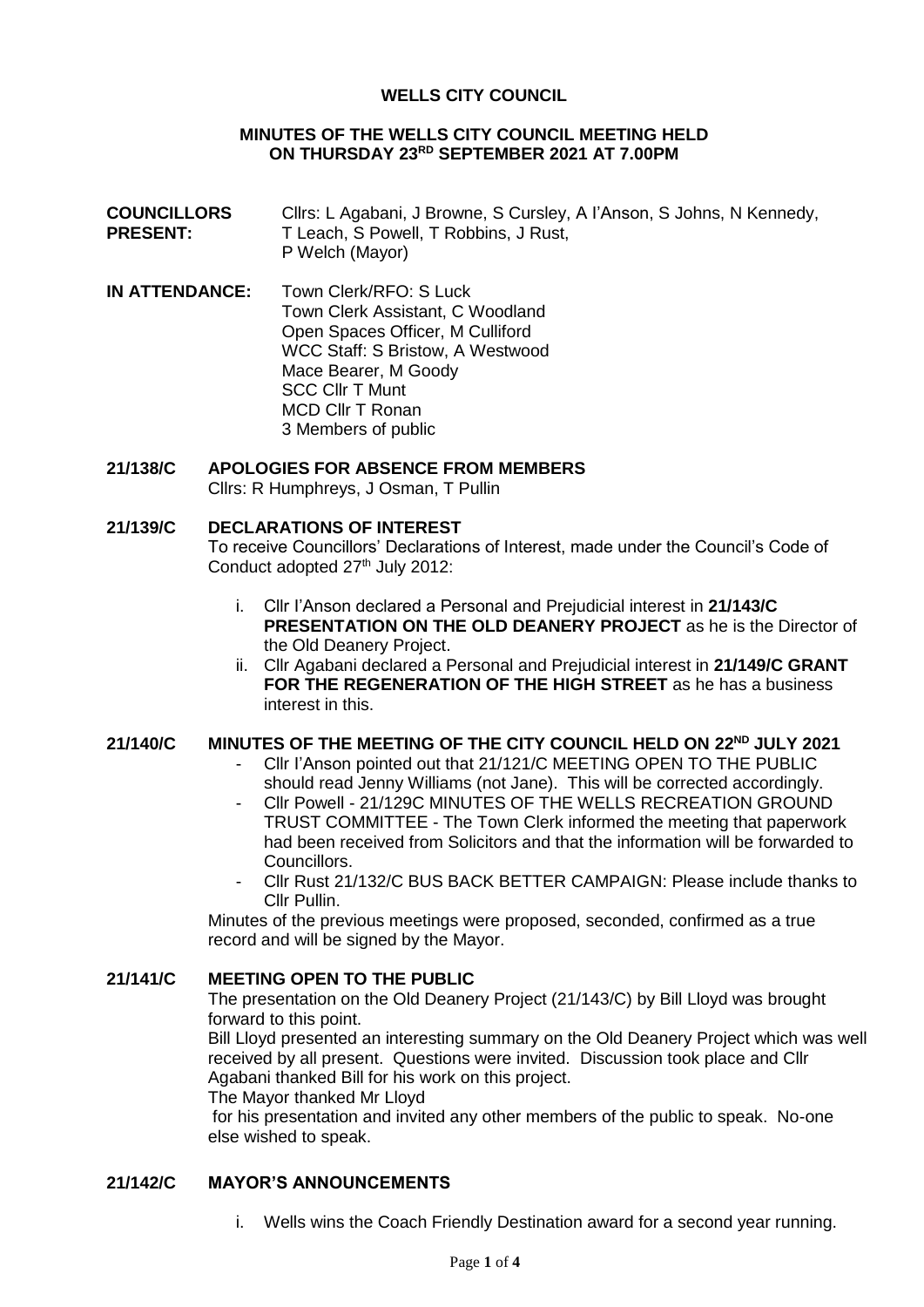ii. Wells & Mendip Museum announced they received an award from the National Lottery Heritage Fund.

## **Mayor's Diary**

- i. 19<sup>th</sup> Sept Commemoration of the Battle of Britain, St Cuthbert's Church
- ii. 19th Sept Mavor's Sunday, Glastonbury Town Hall
- iii. 24th Sept Macmillan Coffee Morning at Crandon Springs Care Home
- iv. 25<sup>th</sup> Sept Centenary Celebrations, First Bus Wells Depot
- v. 30<sup>th</sup> Sept Afternoon Tea, Abbeyfield House
- vi. 2<sup>nd</sup> Oct 200<sup>th</sup> Anniversary & refurbishment, Wells United Church
- vii. 3<sup>rd</sup> Oct Young Farmers' Harvest Festival, Wells Cathedral
- viii. 9<sup>th</sup> Oct 'Gert & Daisy' Life During Lockdown, Wells Town Hall
- ix. 10<sup>th</sup> Oct Wells Food Festival
- x. 10<sup>th</sup> Oct Heads Up Charity Event, Wookey Hole Inn
- xi. 13th Oct Dedication Festival, Wells Cathedral
- xii.  $17<sup>th</sup>$  Oct Start the Wells Memory Walk, Bishop's Palace
- xiii. 17th Oct Quiz in aid of Mayor's Charity, Wells Town Hall
- xiv. 19th Oct Reception for the Wells Ambassadors, Wells Town Hall
- xv. 26th Oct Wells Twinning Association AGM, Wells Town Hall

### **21/143/C PRESENTATION ON THE OLD DEANERY PROJECT**

Please refer to 21/141/C MEETING OPEN TO THE PUBLIC where this item was brought forward on the agenda.

### **21/144/C MINUTES OF THE FINANCE COMMITTEE**

To receive the minutes of the meeting held on 9<sup>th</sup> September 2021. The Chair presented the minutes and invited questions.

- i. Cllr Powell referred to item 21/86F GRANT APPLICATIONS vi and vii the reason for applicants to be asked to re-submit their application should read because they did not submit their forms (not because no representative was present at the meeting).
- ii. Cllr Rust referred to item 21/87F PROPERTIES UPDATE. Cllr Rust asked for an update on the non-payment of rents. It was confirmed that this is confidential information. However, the Town Clerk confirmed that there is no resolution at present and it is in the hands of the solicitors.

### **21/145/C MINUTES OF THE PLANNING COMMITTEE**

To receive the minutes of the meetings held on:

- $\bullet$  5<sup>th</sup> August
- 19<sup>th</sup> August held under delegated authority
- 2<sup>nd</sup> September
- 16<sup>th</sup> September

The Chair thanked K Westwood for handling the overflow of public attendance on the last meeting.

Cllr Rust thanked Cllr I'Anson for his effort in bringing together the developers and residents. The Mayor agreed and thanked both the Chair and Vice-chair for their work.

The Chair presented the minutes and invited questions. Responses as above.

### **21/146/C MINUTES OF THE CLIMATE & BIODIVERSITY EMERGENCY COMMITTEE**

To receive the minutes of the meeting held on 29<sup>th</sup> July.

The Vice-chair presented the minutes and invited questions.

- i. Cllr Rust referred to item 21/14CBEC MEETING OPEN TO THE PUBLIC c. Cllr Munt produced a plan plotting land between St Thomas St. and Budgens. Cllr Rust has not had sight of this as yet. Vice-Chair: also has not seen such document and will hope it will be available at the next Planning meeting.
- ii. Cllr Rust referred to item 21/15CBEC APPOINTMENT OF SUSTAINABILITY OFFICER c. and asked what the projects were. The Town Clerk answered that she is working on the sustainability of the buildings. She is making contact with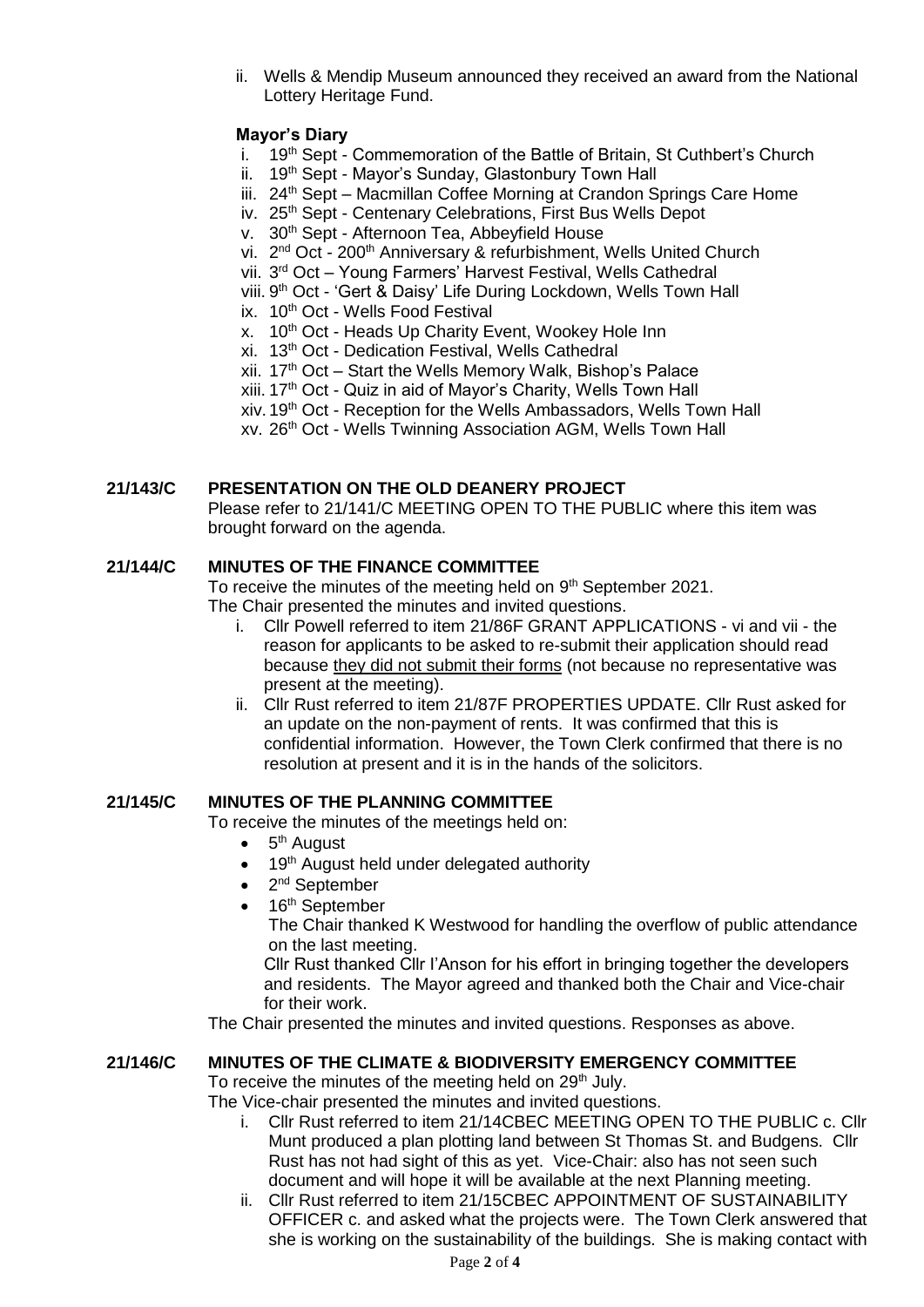local organisations and MDC. Emma is in discussion with A Westwood re ideas on the promotion of sustainability on Facebook and websites. She will be asked to keep us informed of developments. However, please bear in mind she has only recently taken up the position of Sustainability Officer.

## **21/147/C MINUTES OF THE STAFFING COMMITTEE**

To receive the minutes of the meeting held on 2<sup>nd</sup> September. The Chair presented the minutes and invited questions. No questions received.

### **21/148/C PORTWAY ANNEXE COMMITTEE**

To receive the minutes of the meeting held on 16<sup>th</sup> September. The Chair presented the minutes and invited questions.

i. Cllr Rust asked about Community Asset Transfers, relating to the Business Plan, asking is there evidence to support this purchase? What is the projected rate of increase in the precept?

Cllr Agabani explained that the Business Plan is a working document that is being used to model the opening year.

The Town Clerk does not anticipate an increase in precept. The income depends on how the project expands.

ii. Cllr Munt reported she had been dealing with SCC about the Community Asset Transfers since November 2020 without success.

### **21/149/C GRANT FOR THE REGENERATION OF THE HIGH STREET**

An update was provided by Cllr I'Anson and will report back on further development. Cllr Robbins volunteered that he would like to be involved on this project.

### **21/150/C CIVIC AWARDS**

The new date of 4<sup>th</sup> December 2021 was confirmed by the Mayor. Cllr Browne thanked the Town Clerk, Town Hall Manager and A Westwood for helping with the launch of the Civic Awards. Closing date for nominations is the  $8<sup>th</sup>$  November and anyone is allowed to nominate, including Councillors.

## **21/151/C COMMITTEE STRUCTURE**

- 1. To consider draft structure
- 2. To confirm membership of committees

The Town Clerk presented the proposed new structure of the committees and asked councillors to consider and come forward for positions within the new structure. Discussion took place and the new structure was agreed by members: Proposal by Cllr Robbins, seconded Cllr Kennedy, all in favour.

## **21/152/C COUNCIL TERM OF OFFICE**

To consider response to letter from SALC - asking for opinion on bringing Parish Council elections in line with the new unitary elections. This would in affect bring elections forward to May 2022, shortening current councillors' standing to 3 years instead of 4.

Discussion took place and it was agreed that the Town Clerk will respond to the SALC and also write to the MP. Proposal: Cllr Cursley, suggesting the Town Clerk writes to SALC in favour of the councillors serving 4 years' service. All voted in favour. Cllr Powell proposed that Climate & Biodiversity Emergency be considered in every agenda item in the new committee structure. This was seconded by Cllr Browne, all voted in favour.

## **21/153/C TO RECEIVE ANY WRITTEN REPORTS FROM COUNCILLORS ON OUTSIDE BODIES**

Wells Mendip Museum Trustee Report (attached)

Cllr Rust presented the report and talked of the Museum facilities which will be upgraded and a programme will be initiated utilising the National Lottery Heritage grant received by the museum. Cllr Rust will keep the council updated.